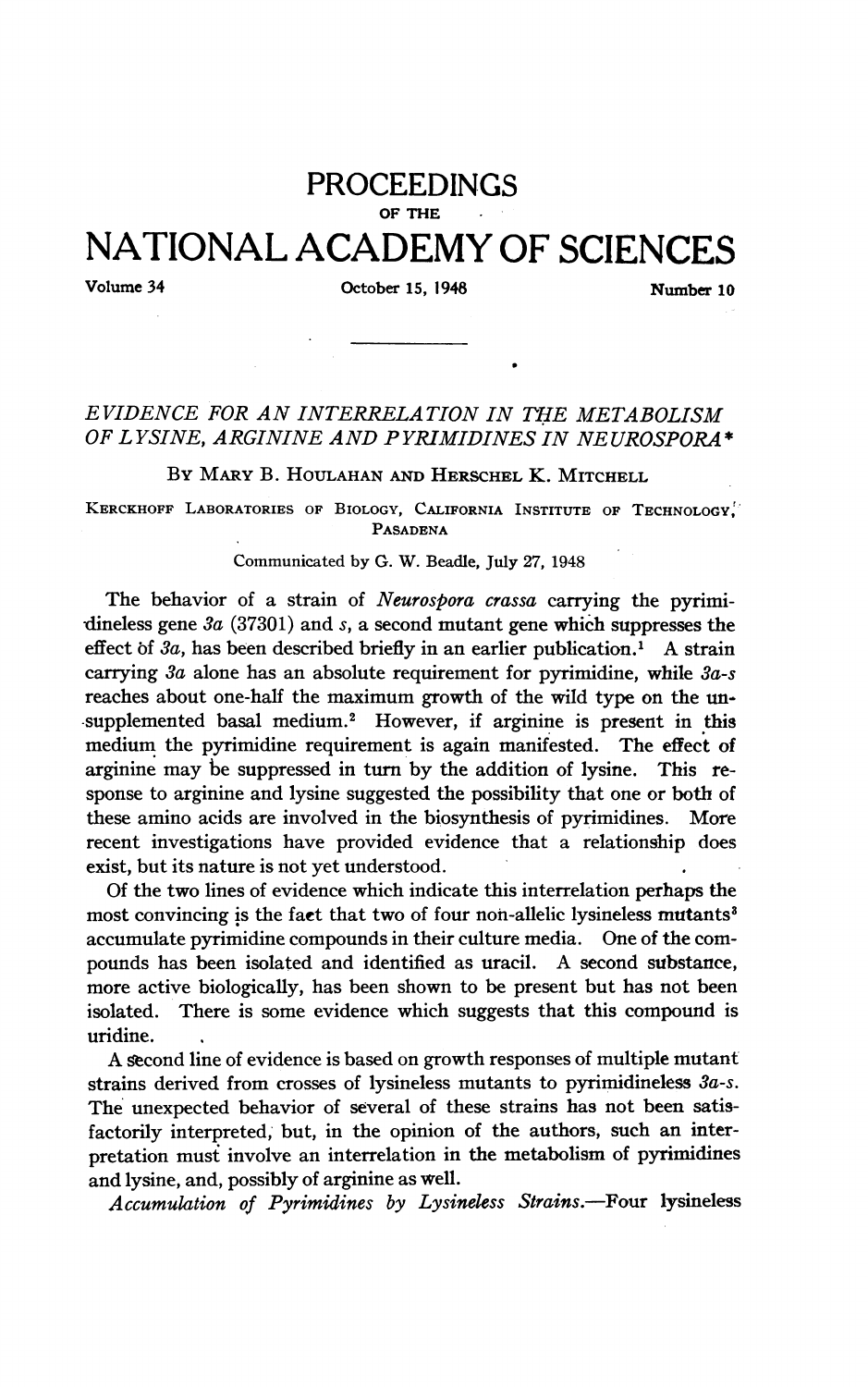mutants, shown by Doermann<sup>3</sup> to be non-allelic, have been tested. The isolation numbers are 33933, 37101, 4545 and 15069; for simplicity they will be called  $ly$  1, 2, 3 and 4. After the finding by Borsook, et al.,<sup>4</sup> that lysine is converted to  $\alpha$  amino adipic acid by mammalian tissue slices and homogenates it was shown' that this amino acid can be used as a substitute for lysine by strain ly 1 but not by ly 2, 3 and 4.<sup>5</sup> From this it is inferred that the reaction blocked in strain  $ly 1$  precedes those blocked in the other strains.

Accumulated pyrimidine compounds have been demonstrated in culture fluid from  $\frac{1}{3}$  and 4 but not in that from  $\frac{1}{3}$  and 2. The amount found, in terms of cytidine sulfate activity for the pyrimidineless strain 3a, varied from 0.1 to 0.2 mg. in 10 ml. of culture fluid. The substances promote growth of three non-allelic pyrimidine-requiring strains, 37301 or 3a, 263 and 38502.6 The accumulation was observed in four-day cultures containing 1 mg. of  $L(+)$  lysine monohydrochloride in 20 ml. of medium. This quantity of lysine is sufficient to allow half-maximum growth of the lysineless strains. When higher lysine concentrations were used little or no pyrimidine activity was detected.

Of the four lysineless strains, 1 and 3 have been more thoroughly tested. In repeated experiments  $ly 3$  has not failed to show the accumulation underthe conditions given above while  $ly 1$  has always failed to do so. Moreover, no accumulation by the double mutant  $ly$   $1-ly$  3 has been observed. three experiments with  $ly 2$  and  $ly 4$  the former has behaved like  $ly 1$  and the latter like  $ly 3$ . Culture fluid from wild type (Abbott 4) and from an adenine-requiring strain '27663-44206 supplied a limiting quantity of adenine, showed no biological activity for the pyrimidineless strains.

Uracil was isolated from a culture of  $\frac{1}{3}$  grown four days at 25<sup>o</sup>C. in a five-gallon bottle containing 15 1. of basal medium supplemented with 750 mg. of  $L(+)$  lysine monohydrochloride. The material was first concentrated by adsorption on Norite (2 mg. per ml. of culture fluid) and elution with boiling  $10\%$  aniline solution. The active compounds were then precipitated by the addition of excess silver nitrate at about pH 8. Silver was removed as the sulfide, the volume reduced by evaporation and crystalline compound was obtained. After two recrystallizations from hot water the compound melted with decomposition at 335°C. (corr.). Literature values for uracil are 338°C., 335°C. The ultra-violet absorption spectrum was identical to that of uracil and the biological activity for  $pyr$  3a was also the same.

It seems clear that all of the biological activity found is not due to uracil. The activity of a number of partially purified preparations exceeded by a considerable margin that of the quantity of uracil which will remain dissolved in the same volume of water. Moreover, solutions of such highly active preparations showed the maximum absorption of ultra-violet light<br>at the same wave-length  $(259 \text{ mu})$  in 0.1 N NaOH as in 0.1 N HCL. This at the same wave-length (259 m $\mu$ ) in 0.1 N NaOH as in 0.1 N HCL.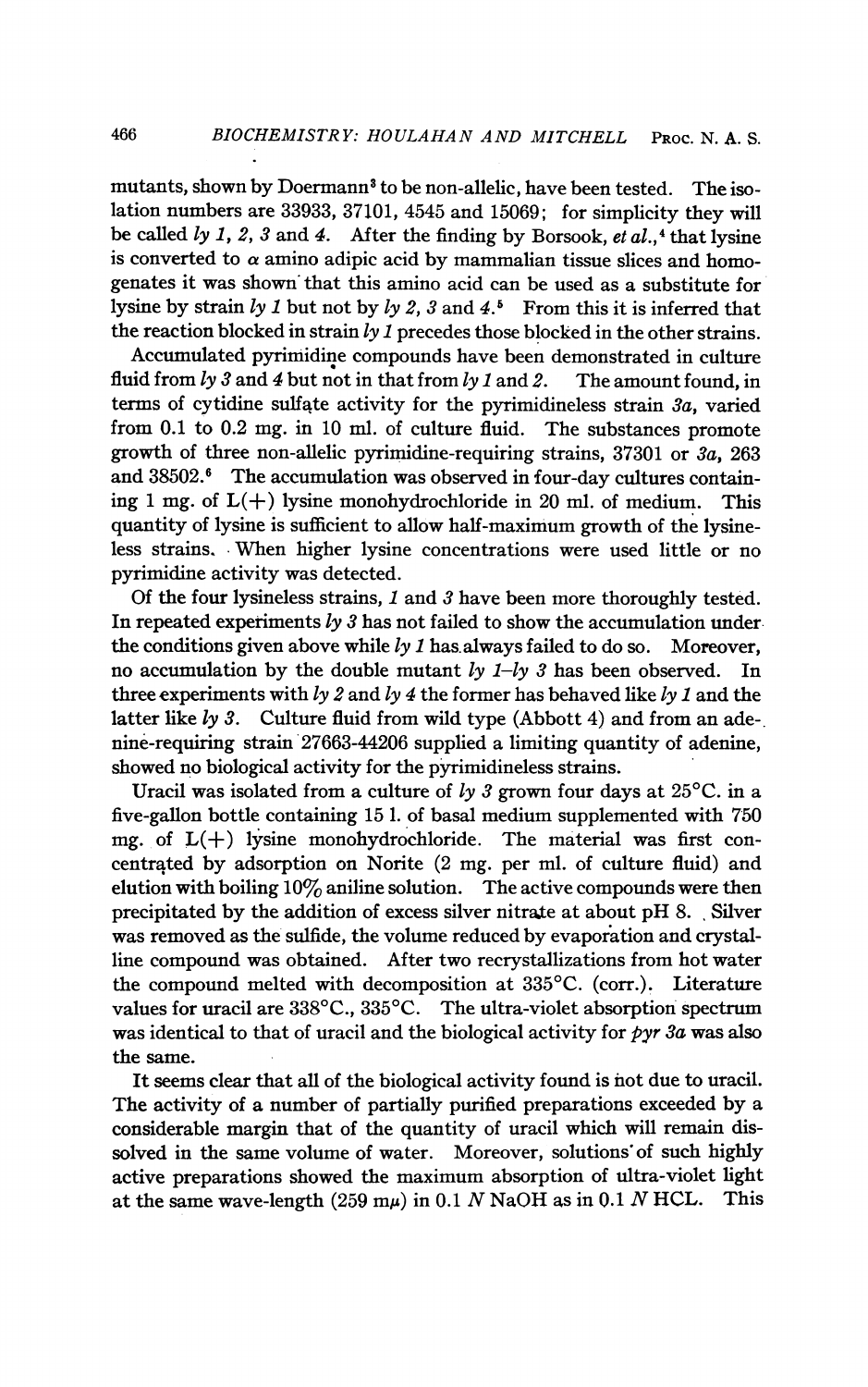is characteristic of the spectrum of uridine, while solutions of uracil, on the other hand, show a change from 259 m $\mu$  in acid to 283 m $\mu$  in alkali.

It was found that a small quantity of cytidine, which has the same biological activity as uridine (about 30 times that of uracil<sup>6</sup>) will greatly enhance the activity of uracil. A mixture of 0.1 mg. of cytidine sulfate and 1.6 mg. of uracil is equivalent in activity to 8 mg. of uracil alone. It seems safe to conclude, therefore, that a pyrimidine derivative with the activity of uridine or cytidine is also accumulated. The ultra-violet absorption spectra mentioned above indicate that it is uridine.

|                     | TABLE 1                                                            |
|---------------------|--------------------------------------------------------------------|
|                     | REQUIREMENTS FOR HALF-MAXIMUM GROWTH OF SINGLE AND MULTIPLE MUTANT |
|                     | <b>STRAINS</b>                                                     |
| <b>STRAIN</b>       | REQUIREMENT-MICROMOLS/20 ML. MEDIUM                                |
| s                   | 0                                                                  |
| pyr3a               | cytidine sulfate 1.6; uracil 54.0                                  |
|                     | cytidine sulfate $0.31 +$ uracil 2.7                               |
| $pyr$ $3a-s$        | O                                                                  |
| ly 1                | $L$ —lysine $5.5$                                                  |
|                     | DL $\alpha$ amino adipic acid 6.2                                  |
| $ly$ 1-s            | $L$ -lysine 5.5                                                    |
|                     | DL $\alpha$ amino adipic acid 25.0                                 |
|                     | DL $\alpha$ amino adipic acid 6.2 + L—arginine<br>0.47             |
|                     | DL $\alpha$ amino adipic acid $6.2 +$ DL citrulline 5.7            |
|                     | DL $\alpha$ amino adipic acid $6.2 +$ DL ornithine 12.0            |
| $ly 1$ -pyr $3a$    | L—lysine $5.5 +$ cytidine sulfate 1.6                              |
|                     | DL $\alpha$ amino adipic acid 6.2 + cystidine sulfate 1.6          |
|                     | $+ L$ -lysine<br>0.55                                              |
| $ly 1$ - $pyr 3a-s$ | $L$ -lysine 5.5                                                    |
| $\sqrt{1}$          | $L$ -lysine 5.5                                                    |
| $ly$ 3-s            | $L$ -lysine 5.5                                                    |
| $ly 3-pyr 3a$       | L—lysine $5.5 +$ cytidine sulfate 1.6                              |
| $ly$ 3- $pyr$ 3a-s  | L—lysine $5.5 +$ cytidine sulfate $1.6 +$ L—arginine 2.4           |
|                     |                                                                    |

Double and Triple Mutants Involving Ly 1; Pyr 3a and s.—The requirement for lysine due to the mutant gene  $ly$   $1$  is not affected by the presence, in the same strain, of s or pyr 3a, nor is the pyrimidine requirement or pyr 3a altered by the presence of ly 1. Growth of the triple mutant ly 1-pyr 3a-s, when supplied adequate lysine, parallels that of  $pyr$  3a-s on the unsupplemented basal medium. However, with respect to their ability to use  $\alpha$  amino adipic acid as a substitute for lysine each of the three strains,  $ly$  1-s,  $ly$  1pyr 3a and  $ly$  1-pyr 3a-s differs from strain  $ly$  1.

The quantity of  $\alpha$  amino adipic acid required to initiate growth of strain  $\lambda y$  1-s is about four times that which is necessary for half-maximum growth of  $ly$  1, but if arginine, citrulline or ornithine is added then the response<br>of this strain is very nearly like that of the single mutant. Citrulline is less of this strain is very nearly like that of the single mutant. effective than arginine and ornithine is still less effective; also the effect of the latter is rather erratic. The quantities required are given in table 1.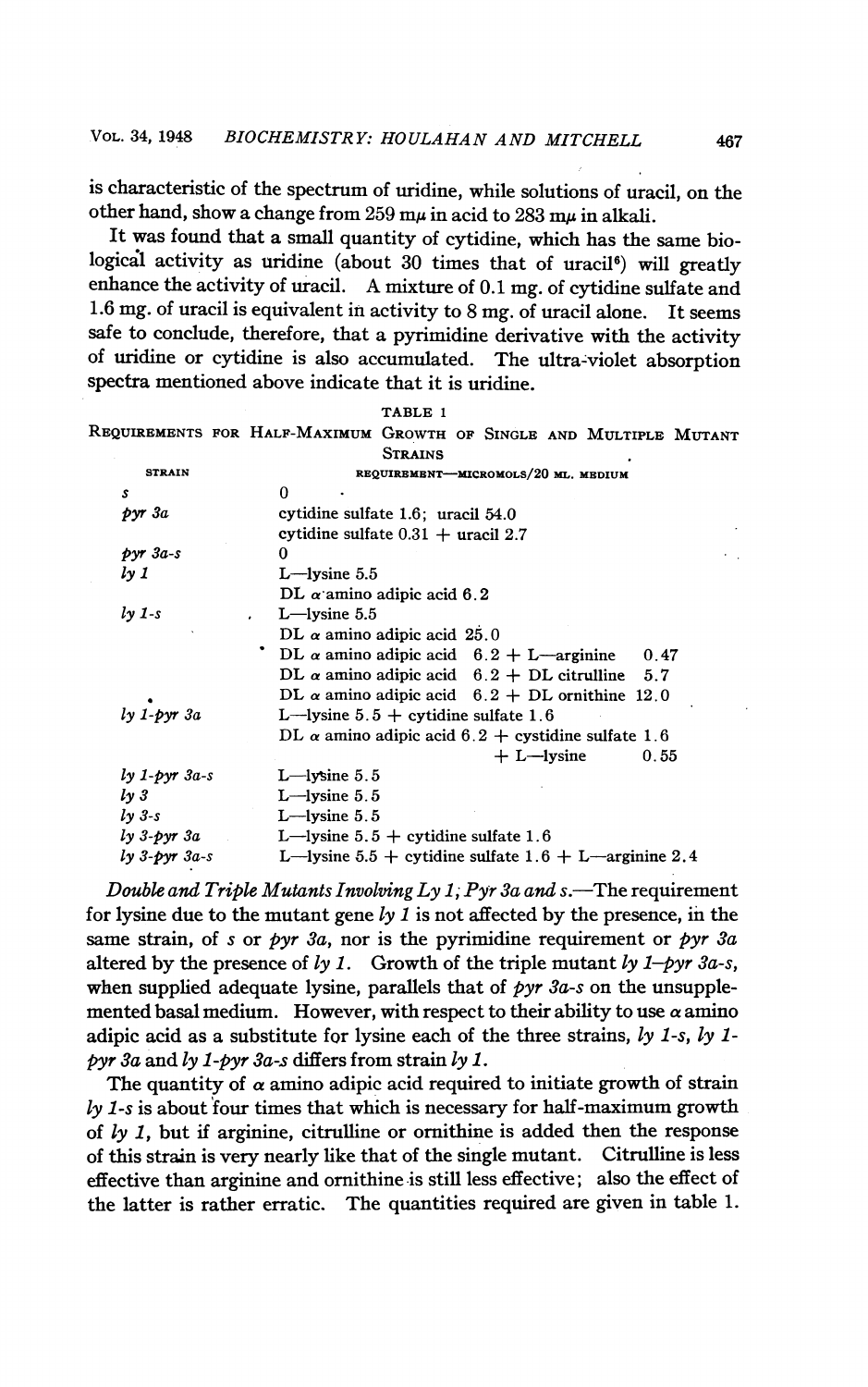This response to these amino acids is of particular interest because of their effect upon the lysineless strains and upon  $pyr$  3a-s. Their presence in the culture medium inhibits the utilization of lysine by all of the lysineless strains<sup>7</sup> and prevents growth of strain  $pyr$  3a-s in the absence of pyrimidine.<sup>1</sup> The relative effectiveness of arginine, citrulline and ornithine is the same in the three cases.

Strain ly 1-pyr 3a does not grow when supplied  $\alpha$  amino adipic acid with cytidine and canhot be made to do so by, the addition of arginine, citrulline or ornithine. However, if a small quantity of lysine is added, about one-tenth the requirement for half-maximum growth, then, in the presence of adequate cytidine, the response of this strain to  $\alpha$  amino adipic acid is like that of  $\frac{1}{y}$  1. Utilization of this compound by  $\frac{1}{y}$  1-s is apparently not affected by lysine. When supplied lysine in addition to quantities of  $\alpha$ amino adipic acid smaller than that required to initiate growth, this strain responds as it does to the same quantity of lysine alone.

Utilization of  $\alpha$  amino adipic acid by ly 1-pyr 3a-s has not been demonstrated although the following additions have been tried: lysine; arginine plus cytidine; and lysine plus arginine plus cytidine.

No inhibitory effects have been observed of cytidine upon the utilization of  $\alpha$  amino adipic acid by strain ly 1, nor of this amino acid upon the utilization of cytidine by  $pyr 3a$ . Growth of strain  $pyr 3a$ -s is not affected by  $\alpha$  amino adipic acid.

Double and Triple Mutants Involving Ly 3, Pyr 3a and  $s$ . Requirements for lysine and cytidine of the double mutants  $\ell y$  3-s and  $\ell y$  3-pyr 3a, like the corresponding combinations with  $ly$  1, have not been found to differ from those of the single mutants. Strain  $ly\,3\text{-}pyr\,3a\text{-}s$ , on the other hand, departs markedly from the behavior which would be predicted for it on the basis of characteristics of the single and double mutants involving these three genes. It does not grow when supplied lysine alone, but requires pyrimidine and arginine as well. Moreover, in order to allow maximum growth, lysine and arginine must be supplied in a molar ratio of 2.3 to 1. The requirement for pyrimidine is not surprising since the suppressor does not function if arginine is present unless the lysine concentration is about six times that of arginine. When lysine and arginine are supplied in suitable concentrations then the response of this strain to cytidine is the same as that of  $pyr$  3a. Table 1 lists the requirements for half-maximum growth of the various single and multiple mutant strains.

There are two points of similarity between  $\ell y$  3-pyr 3a-s and the arginineless mutant 36703. First, neither citrulline nor ornithine will satisfy the arginine requirement.<sup>8</sup> Second, both strains are inhibited by lysine if the molar ratio of lysine concentration to arginine concentration is 3.5 to <sup>1</sup> or greater. For this reason strains of the constitutions arg-s and arg-pyr 3a were considered of possible interest and were prepared. However, no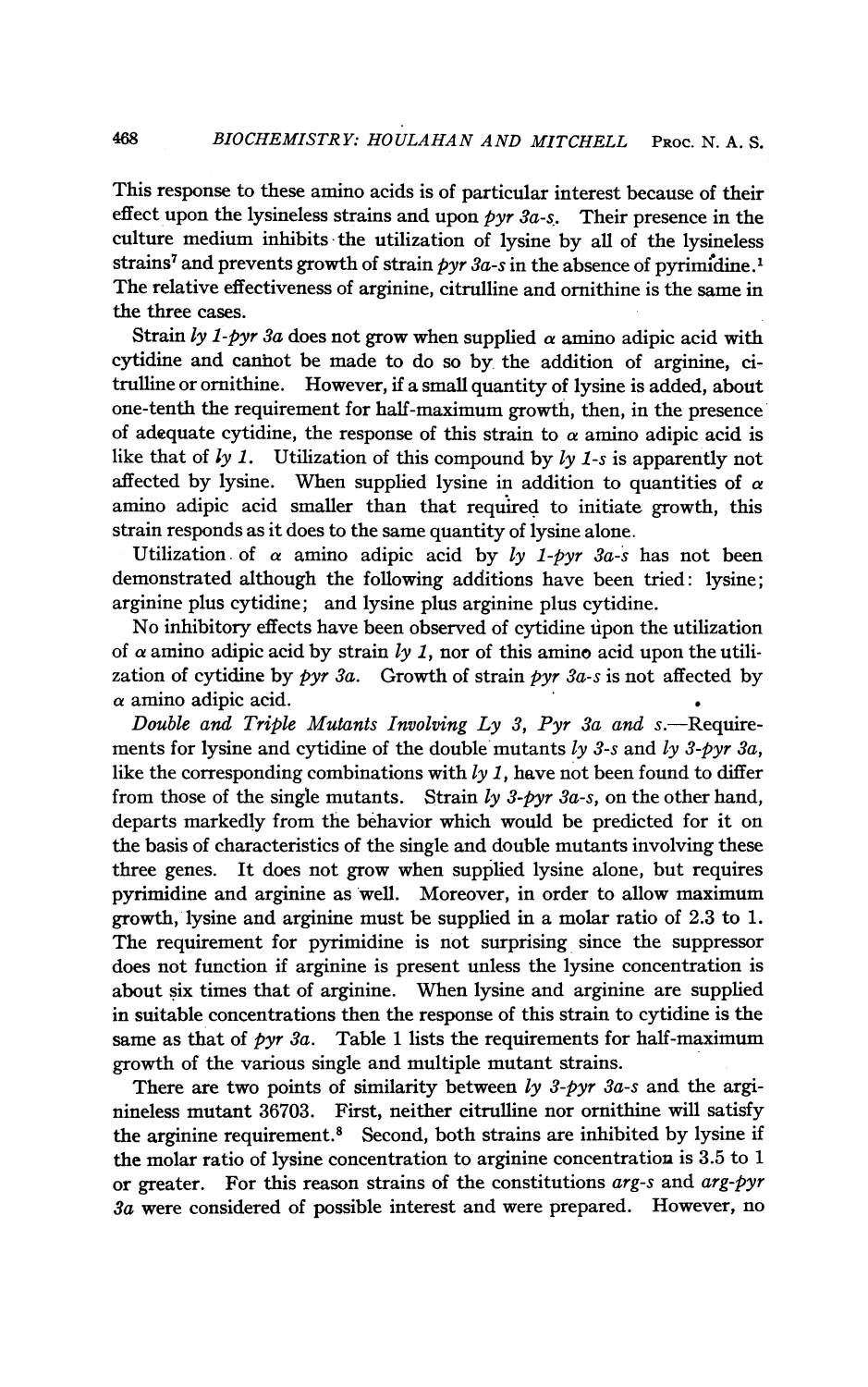departures from predicted behavior have been observed.  $Arg$ -s responds to arginine and lysine as does  $arg$  alone, while requirements of  $arg-pyr$   $3a$  for arginine and cytidine are like those of arg and pyr 3a. Combinations involving  $\arg \arg \inf \{y \}$  or  $\log 3$  may prove of interest but they have not yet been obtained.

Verification of Genetic Constitution of Multiple Mutant Strains.-The various double and triple mutants were obtained from crosses of  $pyr$   $3a-s$ to ly 1, ly 3 and arg. Ly 1-s, ly 3-s and arg-s were selected from asci containing four spores carrying  $pyr$  3a alone. The other four spores would, of course, carry <sup>s</sup> along with the third mutant gene involved in the cross. The double mutants of pyr 3a with ly 1, ly 3 or arg were obtained from asci which gave rise to four wild-type appearing strains and four having the appropriate double requirement, lysine plus pyrimidine or arginine plus pyrimidine. Ly 1-pyr 3a-s came from an ascus from which were obtained four wild-type appearing strains and four requiring only lysine. The ascus from which ly 3-pyr 3a-s was derived gave rise to four wild-type strains and four which failed to grow when supplied lysine plus cytidine. The identity of these two strains was further checked by recovering from crosses to wildtype strains carrying  $pyr 3a-s$  and others requiring lysine alone or lysine plus pyrimidine. Arg-pyr 3a had, of course, to be crossed to wild type in order to distinguish it from arg-pyr 3a-s.

In the case of each multiple mutant described, isolates from several different asci were tested and found to have the same characteristics.

 $Discussion$ . The fact that obstruction of the biosynthesis of lysine at either of two points results in accumulation of pyrimidines, while interruption of the series at two other points does not produce this result, establishes an interdependence in the metabolism of pyrimidine and lysine in Neurospora. Such a relationship is also strongly indicated by the fact that introduction of a genetic block in the series of reactions by which the pyrimidine ring is synthesized interferes with the utilization of a precursor of lysine,  $\alpha$  amino adipic acid, by strain ly 1-pyr 3a. The behavior of ly 1-s and ly 1-pyr 3a-s, as well as that of ly 1-pyr 3a, suggests that utilization of this compound is dependent upon the  $pyr$  3a reaction.

No satisfactory scheme has been devised which will explain how lysine metabolism is related to pyrimidine biosynthesis and in what way arginine is involved.

Summary.—Of four non-allelic lysineless strains two have been shown to accumulate pyrimidines, while two do not. One of the accumulated compounds has been isolated and identified as uracil. Another has been tentatively identified as uridine.

The double and triple mutant combinations of the pyrimidineless gene, 3a and its suppressor, s, with two lysineless strains have been prepared and tested. Several of these show growth responses, not characteristic of the